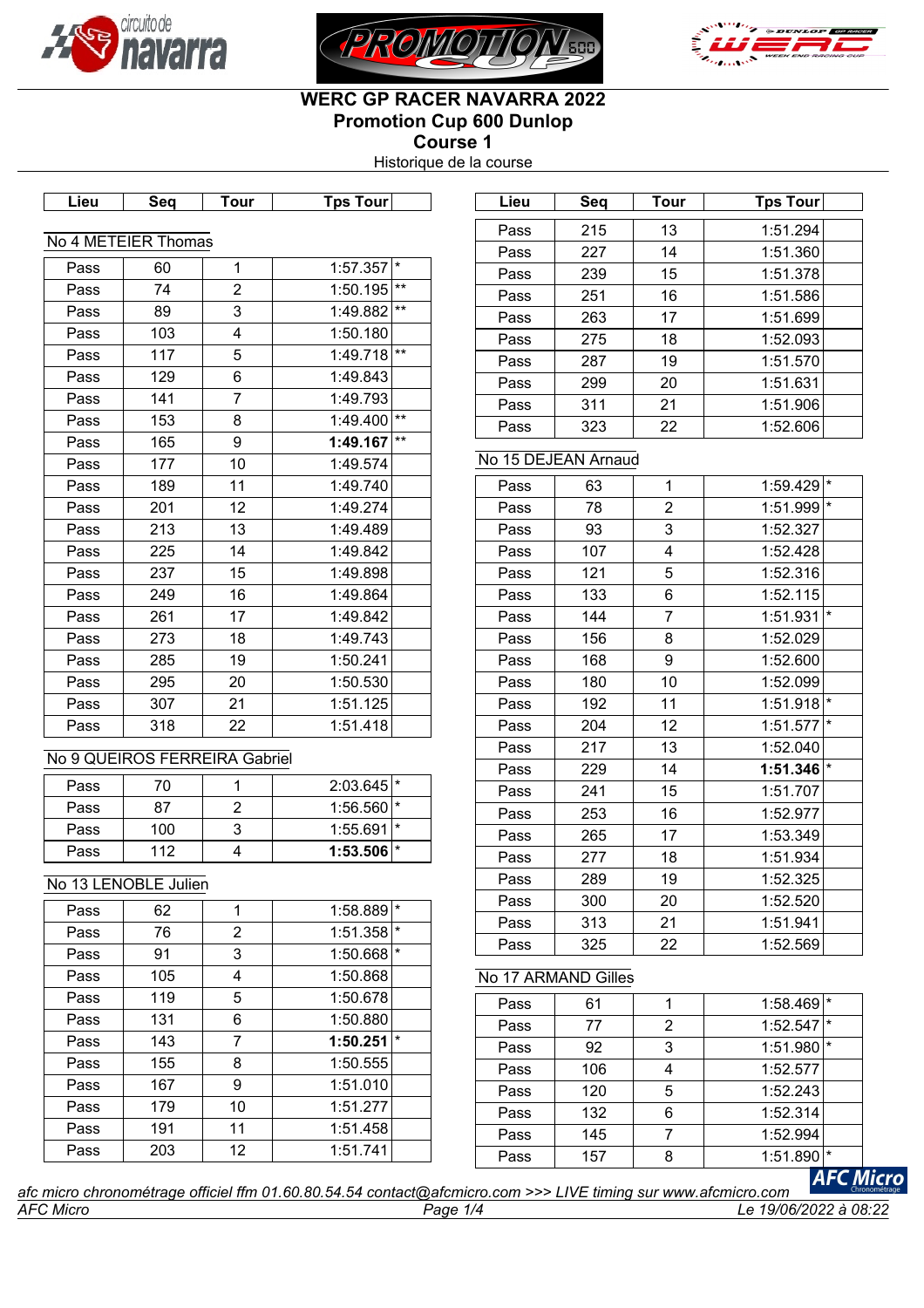





#### Promotion Cup 600 Dunlop Course 1 Historique de la course

| Lieu | Sea | our | <b>Tour</b><br>ps | 10 L<br><u>ricu</u> | Seq | . our<br>___ | `ps<br>our |
|------|-----|-----|-------------------|---------------------|-----|--------------|------------|

# No 17 ARMAND Gilles

| Pass | 169 | 9  | 1:52.386 |          |
|------|-----|----|----------|----------|
| Pass | 181 | 10 | 1:52.148 |          |
| Pass | 193 | 11 | 1:51.819 | $\star$  |
| Pass | 205 | 12 | 1:51.476 | $\star$  |
| Pass | 216 | 13 | 1:51.164 | $^\star$ |
| Pass | 228 | 14 | 1:51.286 |          |
| Pass | 240 | 15 | 1:51.733 |          |
| Pass | 252 | 16 | 1:53.594 |          |
| Pass | 264 | 17 | 1:53.174 |          |
| Pass | 276 | 18 | 1:51.913 |          |
| Pass | 288 | 19 | 1:52.181 |          |
| Pass | 301 | 20 | 1:53.988 |          |
| Pass | 312 | 21 | 1:50.937 | $\star$  |
| Pass | 324 | 22 | 1:51.941 |          |

## No 22 MC GOVERN Rikki

| Pass | 68  | $2:03.450$ <sup>*</sup> |  |
|------|-----|-------------------------|--|
| Pass | 82  | $1:54.943$ <sup>*</sup> |  |
| Pass | 101 | 1:58.207                |  |
| n    | 116 | 2:17.893                |  |

## No 31 CIVRAY Benjamin

| Pass | 59  | 1              | $***$<br>1:57.104   |
|------|-----|----------------|---------------------|
| Pass | 75  | $\overline{2}$ | $\star$<br>1:52.033 |
| Pass | 90  | 3              | $\star$<br>1:50.972 |
| Pass | 104 | 4              | $\star$<br>1:50.364 |
| Pass | 118 | 5              | $\star$<br>1:50.175 |
| Pass | 130 | 6              | 1:50.419            |
| Pass | 142 | $\overline{7}$ | $***$<br>1:49.659   |
| Pass | 154 | 8              | $***$<br>1:49.297   |
| Pass | 166 | 9              | 1:49.762            |
| Pass | 178 | 10             | 1:50.457            |
| Pass | 190 | 11             | 1:50.353            |
| Pass | 202 | 12             | 1:50.699            |
| Pass | 214 | 13             | 1:50.225            |
| Pass | 226 | 14             | 1:50.735            |
| Pass | 238 | 15             | 1:50.420            |
| Pass | 250 | 16             | 1:50.934            |
| Pass | 262 | 17             | 1:51.158            |
| Pass | 274 | 18             | 1:51.346            |
| Pass | 286 | 19             | 1:51.495            |
| Pass | 298 | 20             | 1:51.588            |
| Pass | 310 | 21             | 1:51.636            |
| Pass | 322 | 22             | 1:52.677            |

|      | No 33 VACHERON Nicolas |                |                     |
|------|------------------------|----------------|---------------------|
| Pass | 66                     | 1              | $\star$<br>2:02.527 |
| Pass | 81                     | $\overline{2}$ | $\star$<br>1:55.682 |
| Pass | 97                     | 3              | 1:56.466            |
| Pass | 113                    | 4              | 1:55.734            |
| Pass | 127                    | 5              | 1:56.725            |
| Pass | 139                    | 6              | $\star$<br>1:54.661 |
| Pass | 151                    | $\overline{7}$ | $\star$<br>1:54.078 |
| Pass | 163                    | 8              | 1:54.784            |
| Pass | 176                    | 9              | 1:55.762            |
| Pass | 188                    | 10             | 1:54.628            |
| Pass | 200                    | 11             | 1:55.602            |
| Pass | 212                    | 12             | 1:56.905            |
| Pass | 224                    | 13             | 1:54.608            |
| Pass | 236                    | 14             | 1:54.845            |
| Pass | 248                    | 15             | 1:56.168            |
| Pass | 260                    | 16             | 1:55.737            |
| Pass | 272                    | 17             | 1:56.234            |
| Pass | 284                    | 18             | 1:57.316            |
| Pass | 297                    | 19             | 1:56.761            |
| Pass | 309                    | 20             | 1:56.683            |
| Pass | 321                    | 21             | 1:58.015            |

### No 38 SPECHT Alexis

| ∽ass |    | 0.020211                 |  |
|------|----|--------------------------|--|
| ≁ass | ነድ | $\sim$ 127 $\pm$<br>1.57 |  |

### No 44 HUSSON Theo

| Pass | 64  | 1  | $\star$<br>2:00.451 |     |
|------|-----|----|---------------------|-----|
| Pass | 79  | 2  | $\star$<br>1:53.194 |     |
| Pass | 94  | 3  | 1:53.344            |     |
| Pass | 108 | 4  | $\star$<br>1:52.257 |     |
| Pass | 122 | 5  | $\star$<br>1:51.947 |     |
| Pass | 134 | 6  | 1:52.178            |     |
| Pass | 146 | 7  | 1:52.170            |     |
| Pass | 158 | 8  | $\star$<br>1:50.862 |     |
| Pass | 170 | 9  | 1:51.818            |     |
| Pass | 182 | 10 | 1:51.864            |     |
| Pass | 194 | 11 | 1:52.139            |     |
| Pass | 206 | 12 | 1:52.879            |     |
| Pass | 218 | 13 | 1:51.836            |     |
| Pass | 230 | 14 | 1:51.991            |     |
| Pass | 242 | 15 | 1:52.327            |     |
| Pass | 254 | 16 | 1:52.074            |     |
| Pass | 266 | 17 | 1:52.739            | Mi, |
|      |     |    |                     |     |

ro: *afc micro chronométrage officiel ffm 01.60.80.54.54 contact@afcmicro.com >>> LIVE timing sur www.afcmicro.com AFC Micro Page 2/4 Le 19/06/2022 à 08:22*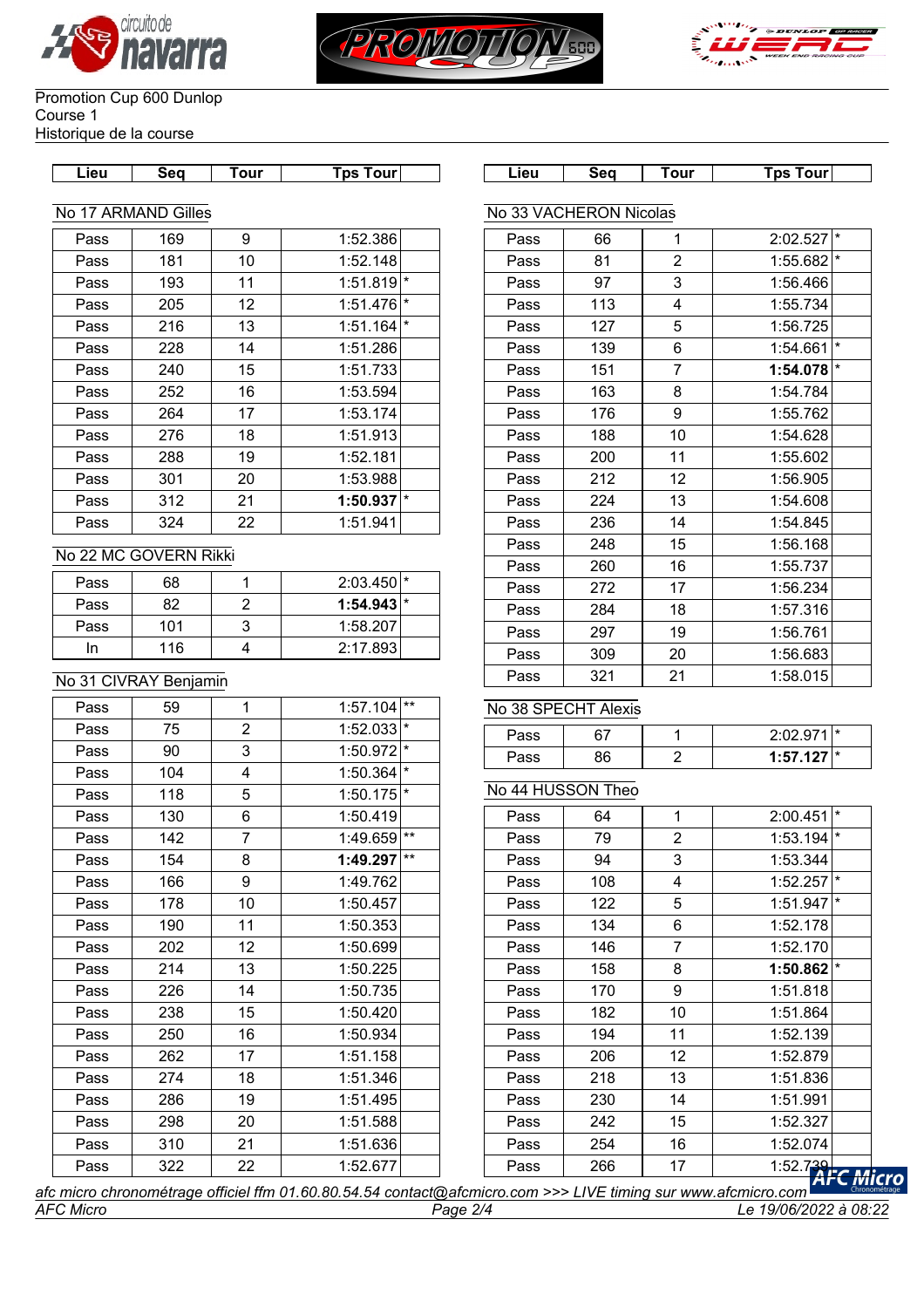





#### Promotion Cup 600 Dunlop Course 1 Historique de la course

| Lieu. | sea | Tour | Tps Tourl |  |
|-------|-----|------|-----------|--|

#### No 44 HUSSON Theo

| Pass | 279 | 18 | 1:52.629 |
|------|-----|----|----------|
| Pass | 291 | 19 | 1:51.466 |
| Pass | 303 | 20 | 1:52.079 |
| Pass | 314 | 21 | 1:51.960 |
| Pass | 326 | 22 | 1:51.274 |

### No 57 DEGRUGILLIERS Charles

| Pass | 69  | 1              | 2:03.483 | $\star$ |
|------|-----|----------------|----------|---------|
| Pass | 84  | $\overline{2}$ | 1:55.422 | $\star$ |
| Pass | 99  | 3              | 1:56.426 |         |
| Pass | 114 | 4              | 1:55.416 | $\star$ |
| Pass | 128 | 5              | 1:56.743 |         |
| Pass | 140 | 6              | 1:54.802 | $\star$ |
| Pass | 152 | 7              | 1:54.581 | $\star$ |
| Pass | 164 | 8              | 1:54.346 | $\star$ |
| Pass | 175 | 9              | 1:55.036 |         |
| Pass | 187 | 10             | 1:54.545 |         |
| Pass | 199 | 11             | 1:55.781 |         |
| Pass | 211 | 12             | 1:55.126 |         |
| Pass | 223 | 13             | 1:55.395 |         |
| Pass | 235 | 14             | 1:55.561 |         |
| Pass | 247 | 15             | 1:55.946 |         |
| Pass | 259 | 16             | 1:56.187 |         |
| Pass | 271 | 17             | 1:56.102 |         |
| Pass | 283 | 18             | 1:57.130 |         |
| Pass | 296 | 19             | 1:56.705 |         |
| Pass | 308 | 20             | 1:54.578 |         |
| Pass | 320 | 21             | 1:55.027 |         |

## No 66 GURDEBEKE Gautier

| Pass | 72  | 1  | $\star$<br>2:04.426 |
|------|-----|----|---------------------|
| Pass | 85  | 2  | $\star$<br>1:55.544 |
| Pass | 98  | 3  | $\star$<br>1:55.038 |
| Pass | 111 | 4  | $\star$<br>1:53.739 |
| Pass | 125 | 5  | $\star$<br>1:53.699 |
| Pass | 137 | 6  | 1:54.821            |
| Pass | 149 | 7  | 1:54.030            |
| Pass | 161 | 8  | 1:53.912            |
| Pass | 173 | 9  | 1:54.874            |
| Pass | 185 | 10 | 1:54.881            |
| Pass | 198 | 11 | 1:54.780            |
| Pass | 210 | 12 | 1:54.038            |
| Pass | 222 | 13 | 1:54.334            |
| Pass | 234 | 14 | 1:54.587            |

| Lieu | Sea            | Tour | Tps Tour∣ | Lieu | Seq | <b>Tour</b> | <b>Tps Tour</b> |
|------|----------------|------|-----------|------|-----|-------------|-----------------|
|      |                |      |           | Pass | 246 | 15          | 1:55.416        |
|      | 44 HUSSON Theo |      |           | Pass | 258 | 16          | 1:55.434        |
| Pass | 279            | 18   | 1:52.629  | Pass | 270 | 17          | 1:55.932        |
| Pass | 291            | 19   | 1:51.466  | Pass | 282 | 18          | 1:56.151        |
| Pass | 303            | 20   | 1:52.079  | Pass | 294 | 19          | 1:56.756        |
| Pass | 314            | 21   | 1:51.960  | Pass | 306 | 20          | 1:57.026        |
| Pass | 326            | 22   | 1:51.274  | Pass | 319 | 21          | 1:57.059        |
|      |                |      |           |      |     |             |                 |

## No 78 GAUTIER Romain

| Pass | 73  | $\mathbf{1}$   | ×<br>2:04.608       |
|------|-----|----------------|---------------------|
| Pass | 88  | $\overline{c}$ | $\star$<br>1:55.917 |
| Pass | 102 | 3              | 1:56.259            |
| Pass | 115 | 4              | $\star$<br>1:54.461 |
| Pass | 126 | 5              | 1:55.162            |
| Pass | 138 | 6              | $\star$<br>1:54.062 |
| Pass | 150 | $\overline{7}$ | 1:54.372            |
| Pass | 162 | 8              | $\star$<br>1:53.377 |
| Pass | 174 | 9              | $\star$<br>1:53.025 |
| Pass | 186 | 10             | 1:53.744            |
| Pass | 197 | 11             | $\star$<br>1:52.546 |
| Pass | 209 | 12             | 1:54.540            |
| Pass | 221 | 13             | 1:53.106            |
| Pass | 233 | 14             | 1:53.037            |
| Pass | 245 | 15             | 1:53.025            |
| Pass | 257 | 16             | 1:53.546            |
| Pass | 269 | 17             | 1:53.649            |
| Pass | 281 | 18             | 1:53.949            |
| Pass | 293 | 19             | 1:54.270            |
| Pass | 305 | 20             | 1:53.449            |
| Pass | 317 | 21             | 1:54.680            |
| Pass | 329 | 22             | 1:54.709            |

## No 139 MULLER Berenger

| Pass | 71  | 1  | $\star$<br>2:04.140 |
|------|-----|----|---------------------|
| Pass | 83  | 2  | $\star$<br>1:54.757 |
| Pass | 96  | 3  | $\star$<br>1:53.204 |
| Pass | 110 | 4  | $\star$<br>1:52.557 |
| Pass | 124 | 5  | $\star$<br>1:51.773 |
| Pass | 136 | 6  | 1:51.780            |
| Pass | 148 | 7  | 1:52.684            |
| Pass | 160 | 8  | 1:52.259            |
| Pass | 172 | 9  | 1:51.972            |
| Pass | 184 | 10 | 1:52.143            |
| Pass | 196 | 11 | $\star$<br>1:51.486 |
| Pass | 208 | 12 | $\star$<br>1:51.196 |
| Pass | 219 | 13 | 1:50.523H<br>Mi     |

**cro** *afc micro chronométrage officiel ffm 01.60.80.54.54 contact@afcmicro.com >>> LIVE timing sur www.afcmicro.com AFC Micro Page 3/4 Le 19/06/2022 à 08:22*